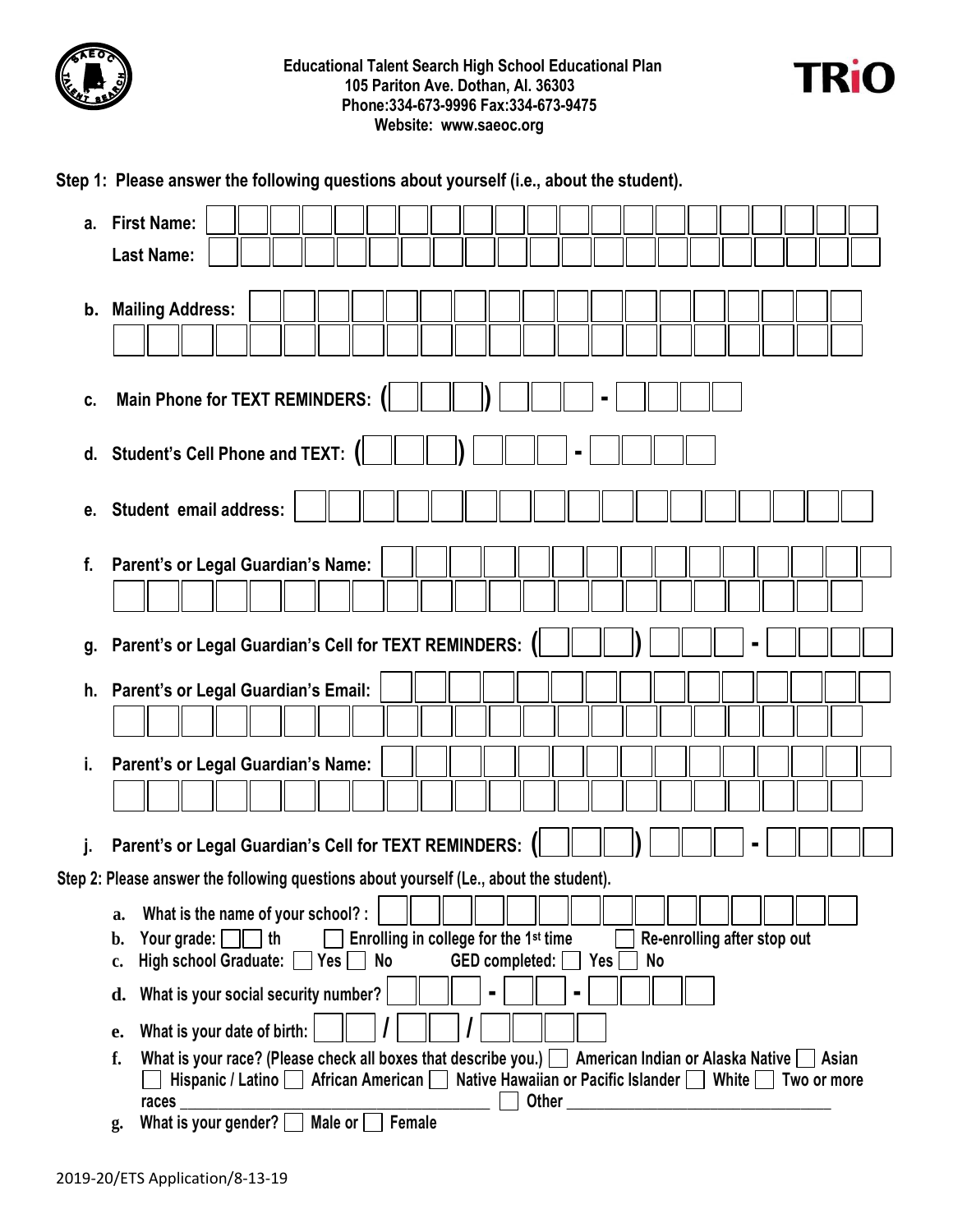



## **Step 3. Please answer the following questions about your parents and about yourself (i.e., about the student).**

- **a.** Has your mother received / earned a baccalaureate degree?  $\Box$  Yes  $\Box$  No
- **b.** Has your father received / earned a baccalaureate degree?  $\Box$  Yes  $\Box$  No
- **c. Which parent do you regularly reside with and receive support from? (Please check only one box) Both Mother and Father Neither Mother nor Father Mother only Father only**

| d. | <b>Mother's employer:</b> |  |  |  |  |  |  |  |  |  |
|----|---------------------------|--|--|--|--|--|--|--|--|--|
|    | <b>Employer's Phone:</b>  |  |  |  |  |  |  |  |  |  |
|    | e. Father's employer:     |  |  |  |  |  |  |  |  |  |
|    | <b>Employer's Phone:</b>  |  |  |  |  |  |  |  |  |  |

**Step 4: Please answer the following questions about yourself (i.e., about the student).** 

- **a.** Are you married? No
- **b. Do you have children or other dependents (other than a spouse) who receive more than half of their support from you? Contained a set of the Second Second Second Second Second Second Second Second Second Second Second Second Second Second Second Second Second Second Second Second Second Second Secon**
- **c.** Are you an orphan, in foster care, or a ward of the court?  $\Box$  Yes  $\Box$  No
- **d.** Are you an emancipated minor or do you have a court-appointed legal guardian?  $\Box$  Yes  $\Box$  No
- **e.** Are you less than 18 years of age and have no parent or guardian?  $\Box$  Yes  $\Box$  No
- **f. Are you homeless (i.e., you lack a fixed, regular, & adequate nighttime residence) or are you at risk of becoming homeless? We are all that the control of the control of the control of the control of the control of the control of the control of the control of the control of the control of the control of the cont**
- **g. Are you at least 24 years of age? Yes No**

**Step 5: If you answered NO to all questions in Step 5, use your parent's income for this section. If you answered YES to any question in Step 5, use your income.** 

- **a. What is the total number of persons (including you) in your family?**
- **b. What is your family's taxable (not total) income range from the last calendar year? (Please check only one box)** Note: Taxable income can be found on the federal income tax return on IRS form 1 040 see line 43. On IRS form 1040A see line 27. On IRS form 1040EZ see line 6. This is NOT the adjusted or gross income amount.

| Did not file S18,735 - \$25,364 S\$25,365 - \$31,994 S\$31,995 - \$38,624 S\$38,625 - \$45,254 |                            |                            |                             |
|------------------------------------------------------------------------------------------------|----------------------------|----------------------------|-----------------------------|
| $\sqrt{\$45,255 - $51,884}$                                                                    | $\sqrt{$}51,885 - $58,514$ | $\sqrt{$}58,515 - $65,144$ | $\frac{1}{565,145}$ - Above |

- **Step 6. Please answer the following questions about yourself (i.e., about the student).**
	- a. Your Post·Secondary goals include:  $\Box$  Jr. / Community College  $\Box$  Technical School  $\Box$  Four Year College **Degree**